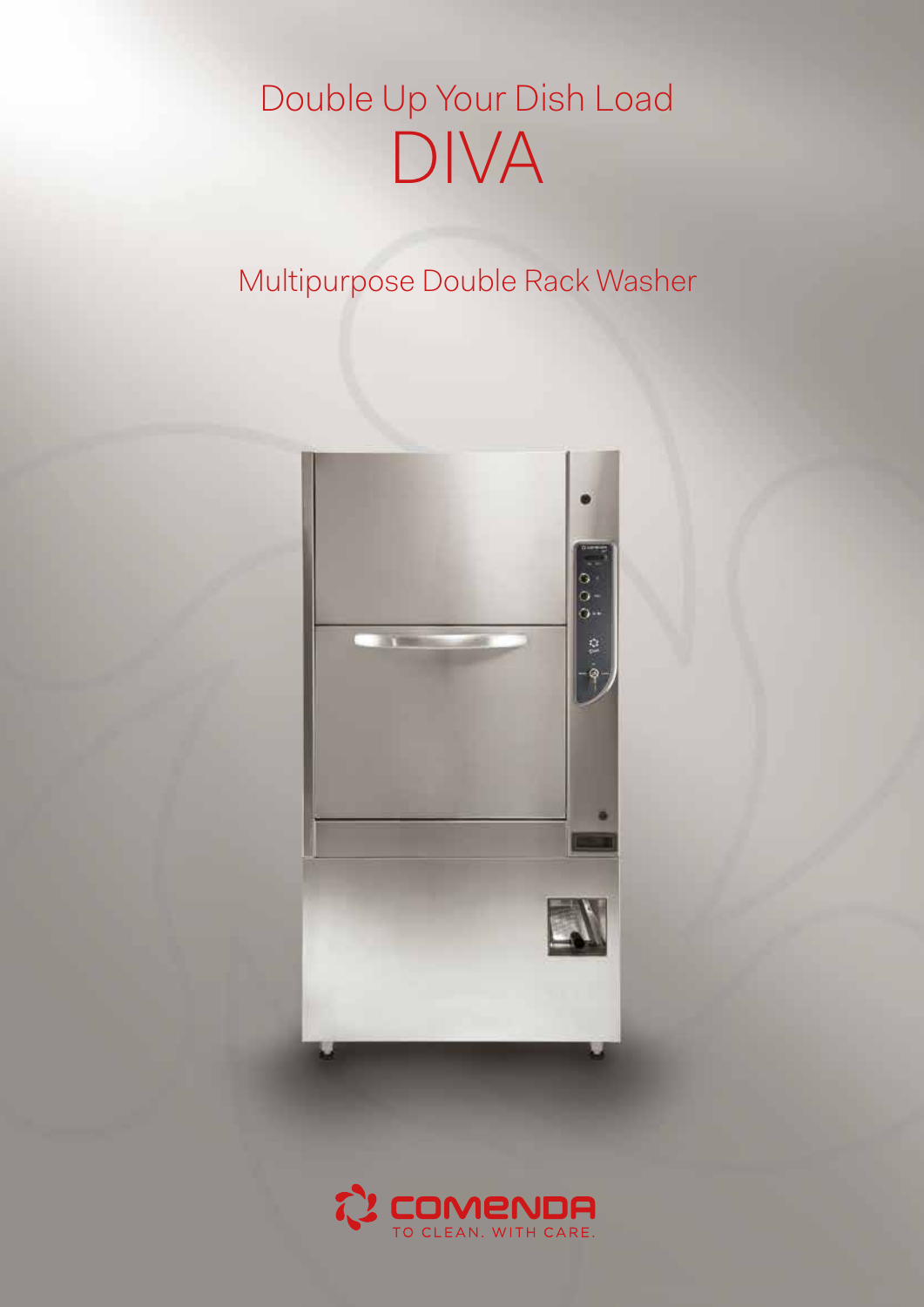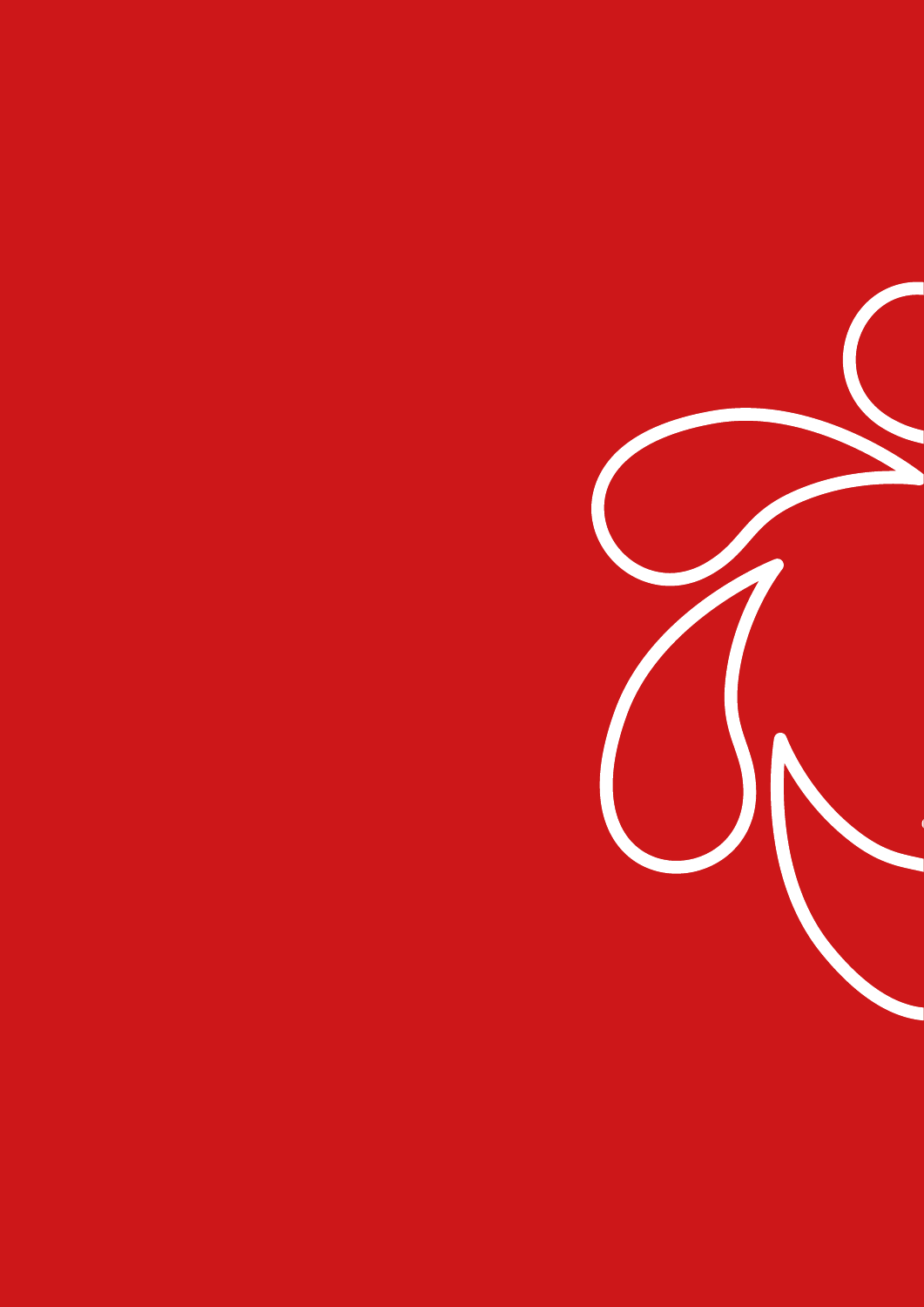

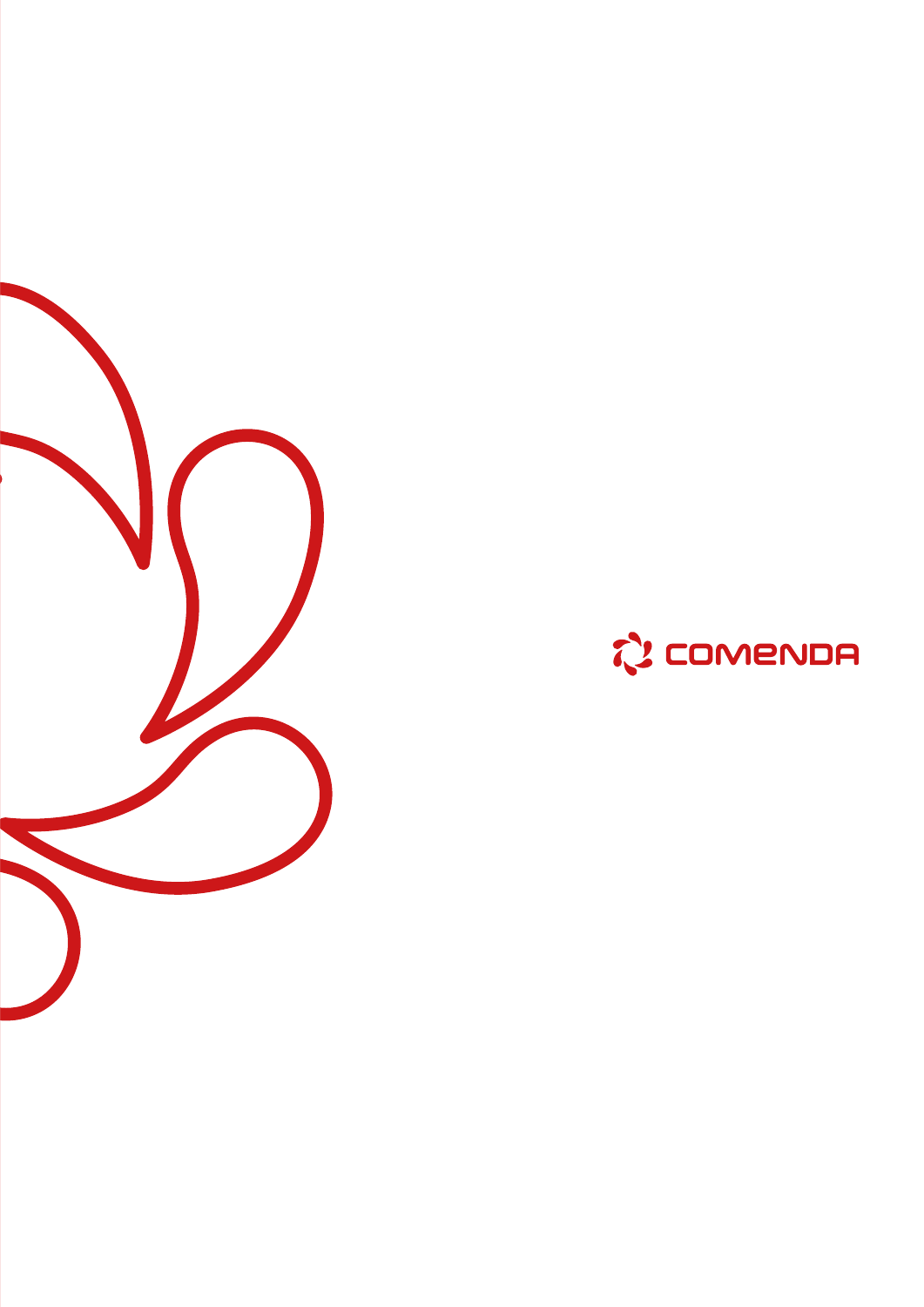$\mathbb{C}^2$ 

# **MORE SPACE LESS FO OTPRINT**

# DIVA is the first dishwasher that maximises your productivity.

Practical and extremely compact, it allows you to wash twice as many dishes in half the time. We, at Comenda, have a responsibility to push ourselves to improve. For this reason, our R&D team meets with our sales managers and distributors on a daily basis to make sure we stay in touch with the needs of the market. This approach represents our commitment to providing superior client service and helping our customers solve problems every day.

That is where DIVA comes from: a multipurpose front-loading, double rack dishwasher, perfect for spaces where you need to make the most of every inch.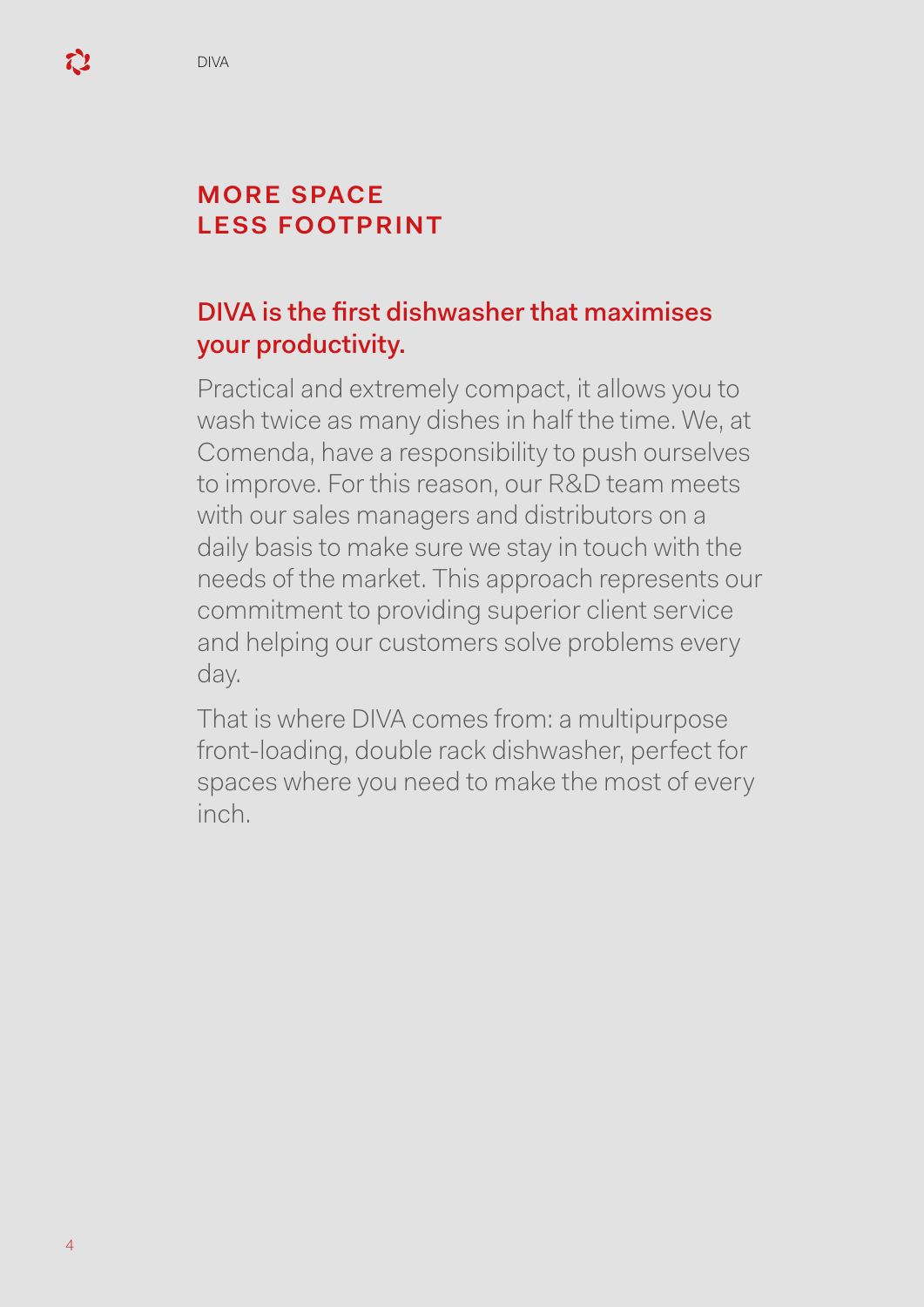



## **SPACE**

DIVA allows you to wash twice as many dishes while saving 55% of space. Not only is the fully exploited in terms of height, but it also does not require inlet or outlet tables.

## **TIME**

Why wash with two cycles what you can wash in one? DIVA allows you to wash 1320 dishes per hour. It takes care of your dishes, while you can focus on your customers.

## **STAFF**

Intuitive and universal, the DIVA control panel allows for ease of use, no matter who operates it.

## **MAINTENANCE**

The conveniently extractable control panel allows you to easily access the electrical panel.

5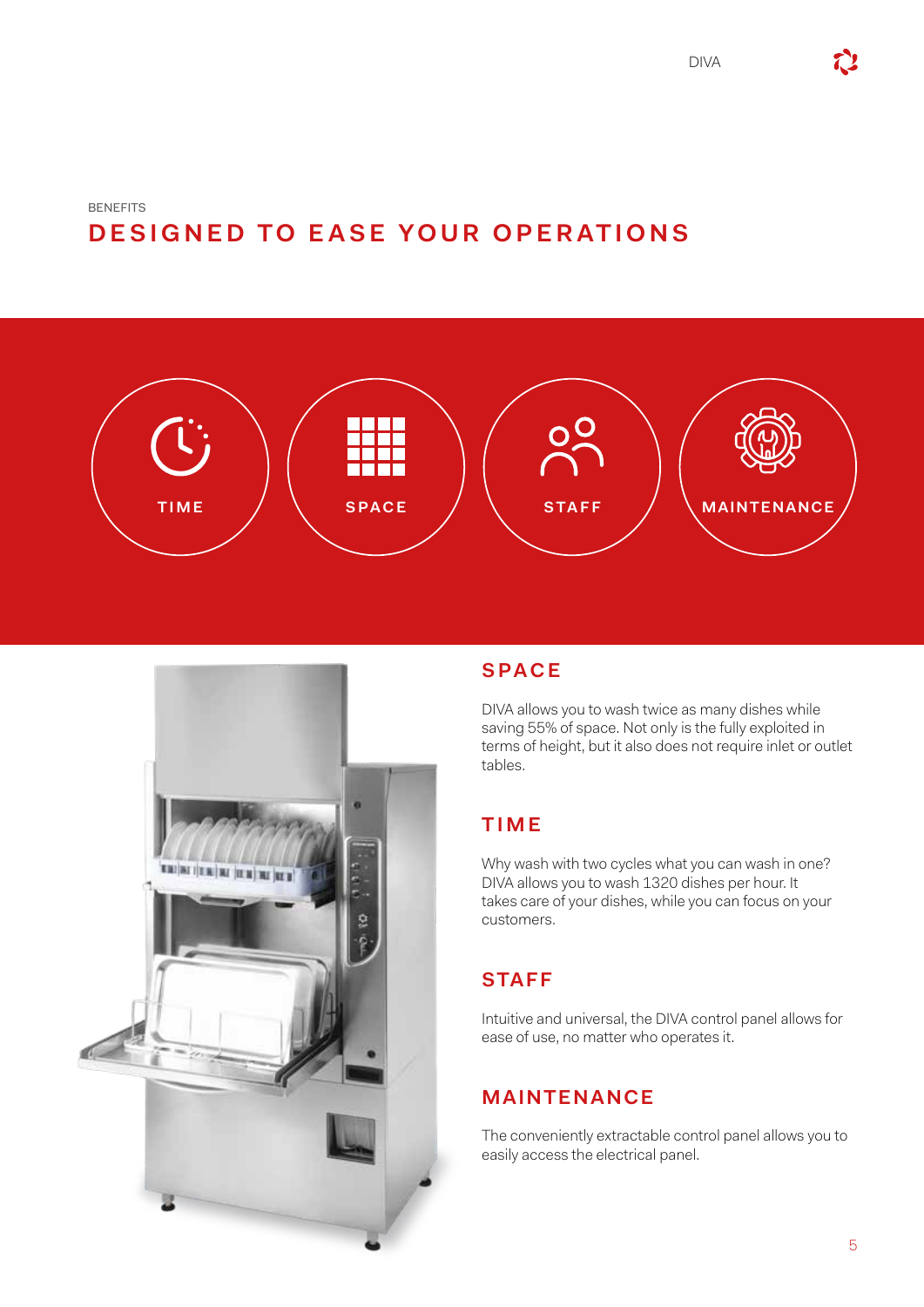#### 3 IN 1 **SIZE DOES NOT MATTER**

The innovative design of DIVA allows you to use two racks at the same time.

By removing the central washing arm, the size of utensils and pans to wash will never be a problem again.

905mm clearance allows to wash even the bulkiest items in your kitchen.

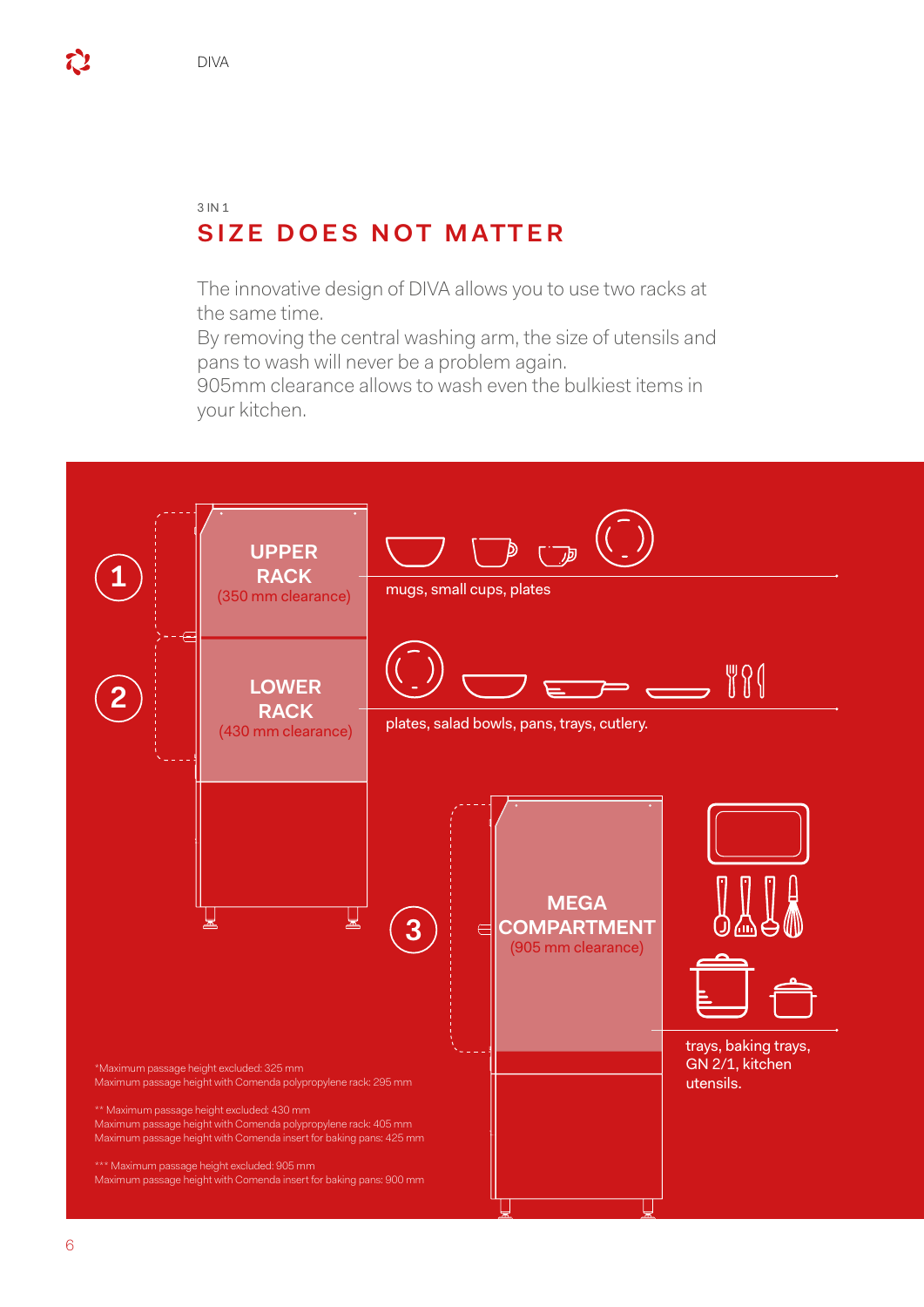

 $\ddot{C}$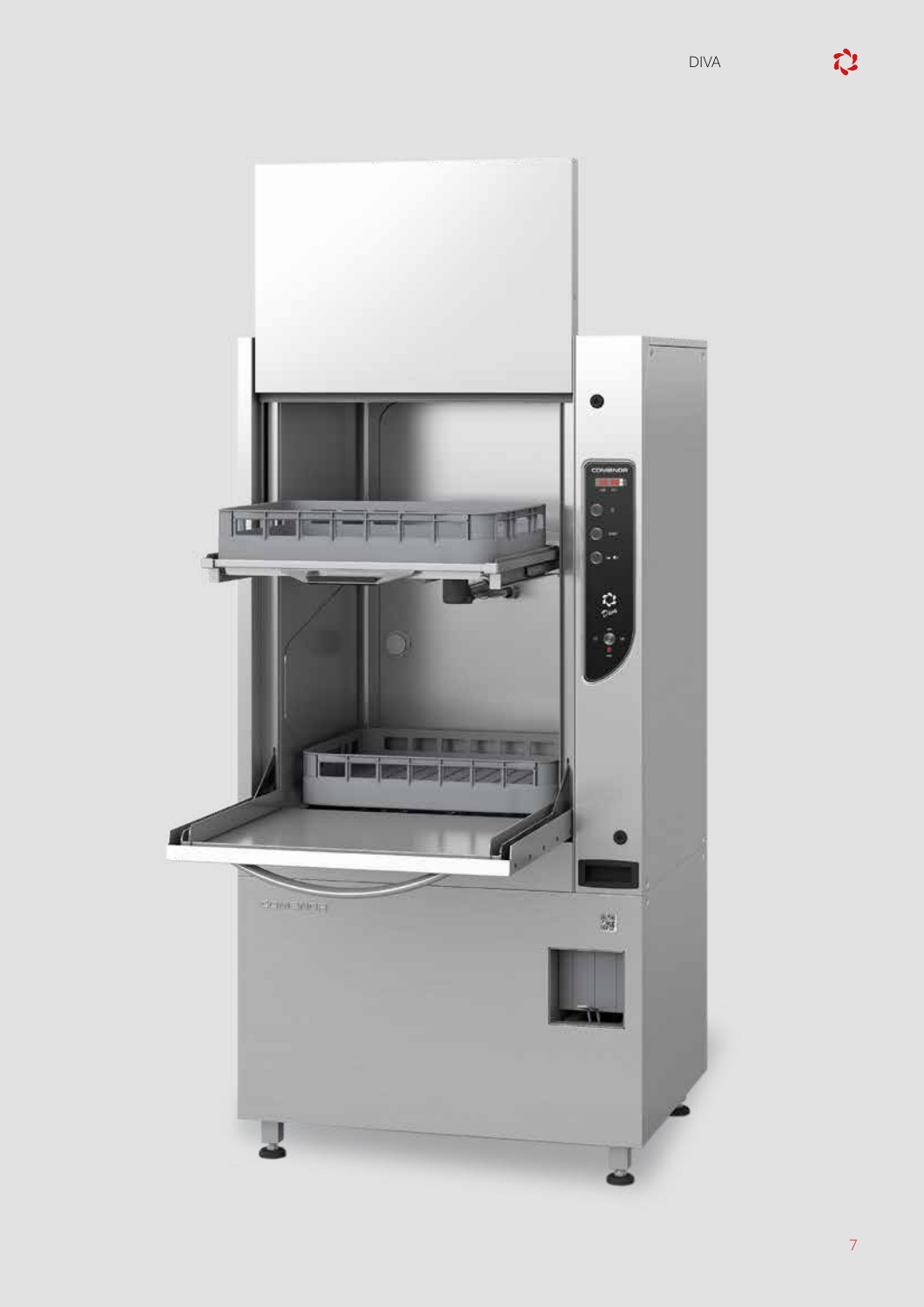## RANGE **CHOOSE YOUR DIVA**

DIVA is available in two different configurations. Which one suites you most?

#### **DIVA**

- Two washing programs
- AISI 304 stainless steel wash and rinse arms
- Rinse aid dosing unit
- Provision for detergent dosing unit
- RCD Rinse control device
- Double skin insulated body stainless steel AISI 304
- Digital Temperatures Indicators

#### **DIVA PLUS**

- Two washing programs
- AISI 304 stainless steel wash and rinse arms
- Rinse aid dosing unit
- Provision for detergent dosing unit
- RCD Rinse control device
- Double skin insulated body, stainless steel AISI 304

• EOR - Emergency OverRide System by Comenda - Key activated electromechanical control. It allows even unskilled staff to operate the unit in a basic but efficient mode and cope with unexpected PCB failures during operations granting consistency in washing with no downtime.

- RED System Automatic Soil Removal
- Removable central arm: creating a wash chamber 905 mm clearance.
- Digital Temperatures Indicators

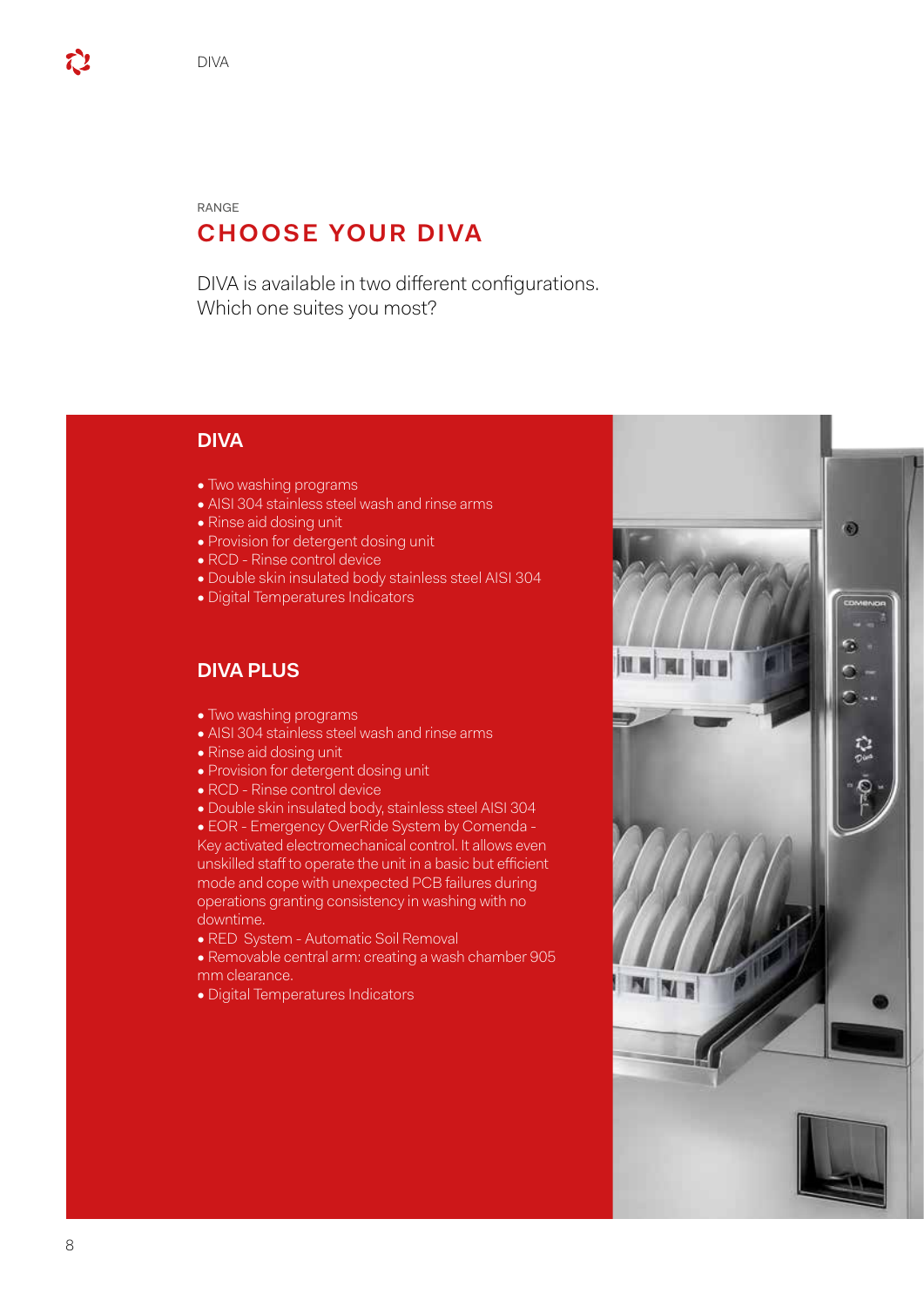BUSINESS AREAS **SOLUTIONS FOR EVERY SECTOR**

Our cross-sectos expertise, innovation and customization allows us to provide solutions that work for each type of business.

#### **PUBS, BARS, BISTROTS & BAKERIES**

Creating a food corner to serve hot dishes always attracts new customers, but it implies handling various dish sets quickly and efficiently. DIVA allows you to wash twice as fast without taking much space in your establishment.





#### **HEALTHCARE FACILITIES, NURSING HOMES**

Three meals a day? At least. When demand is constant, it's important to ensure good hygiene levels. DIVA allows you to wash twice as many dishes and, thanks to the integrated RCD system, the water pressure and temperature are kept constant throughout the washing cycle maintaining the highest hygiene standards.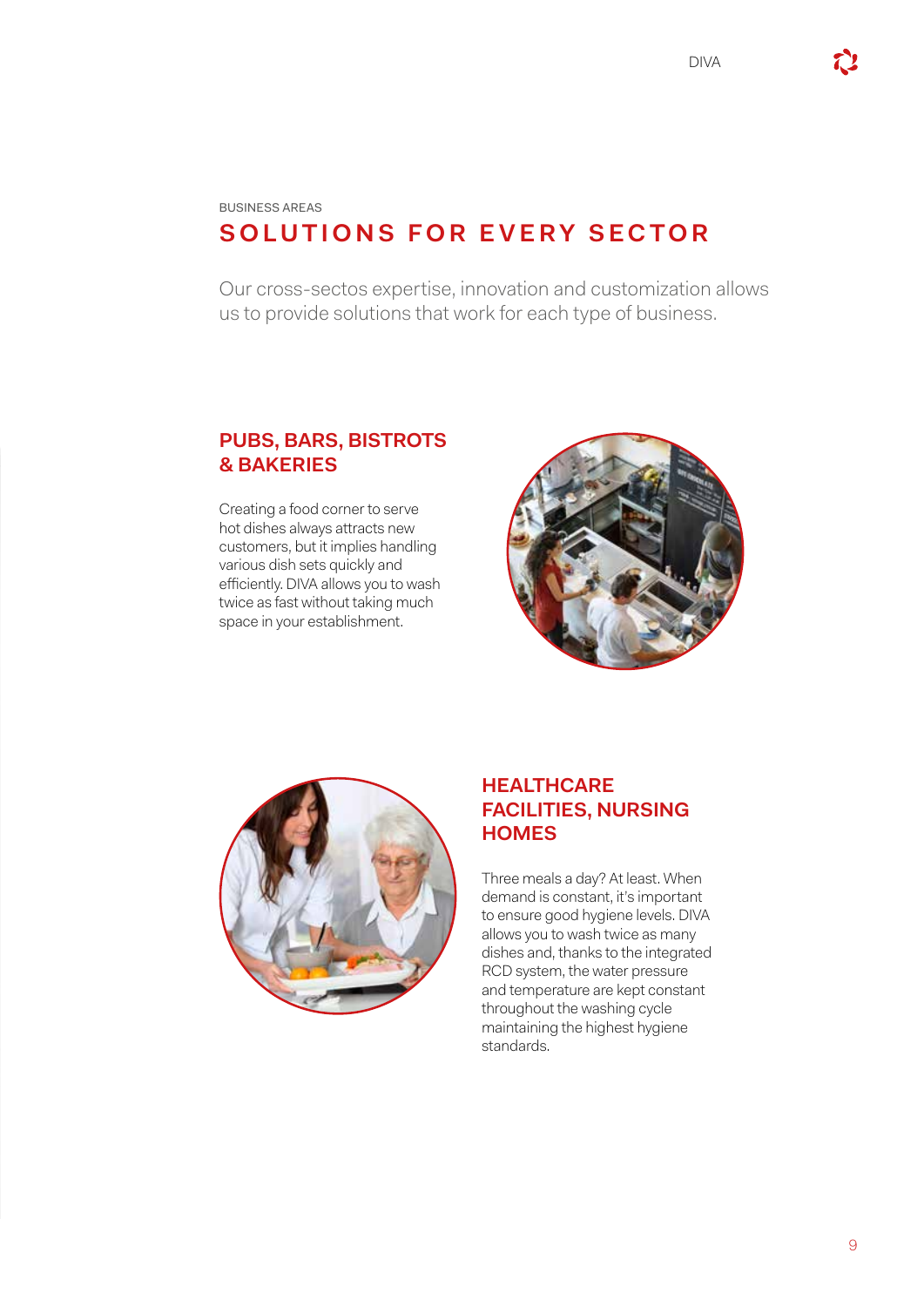## RED **R E D S Y S T E M AUTOMATIC SOIL REMOVAL**

Inovative and entirely in AISI 304 stainless steel, it collects all food residue into a removable filter located below the machine.

Faster operations. Reduce water consumption. Uncomprompromise hygine. Outstanding results.

# **WHY COMENDA'S RED SYSTEM?**





Guarantees impeccable cleaning.

#### **HYGIENE**



Always clean water in the wash tank.

## **COST-EFFECTIVE**



Eliminates manual pre rinse.

## **COMFORT**



Washing dishes has never been easier. The external filter can be removed and cleaned even while the machine is running.





No need to drain tank water in- between operations. Rejact rate reduced to the minimum.

#### **SAVES TIME**



Always the cleanest water at the set point to grant hygenic results. No downtime to keep up to speed in peak times.

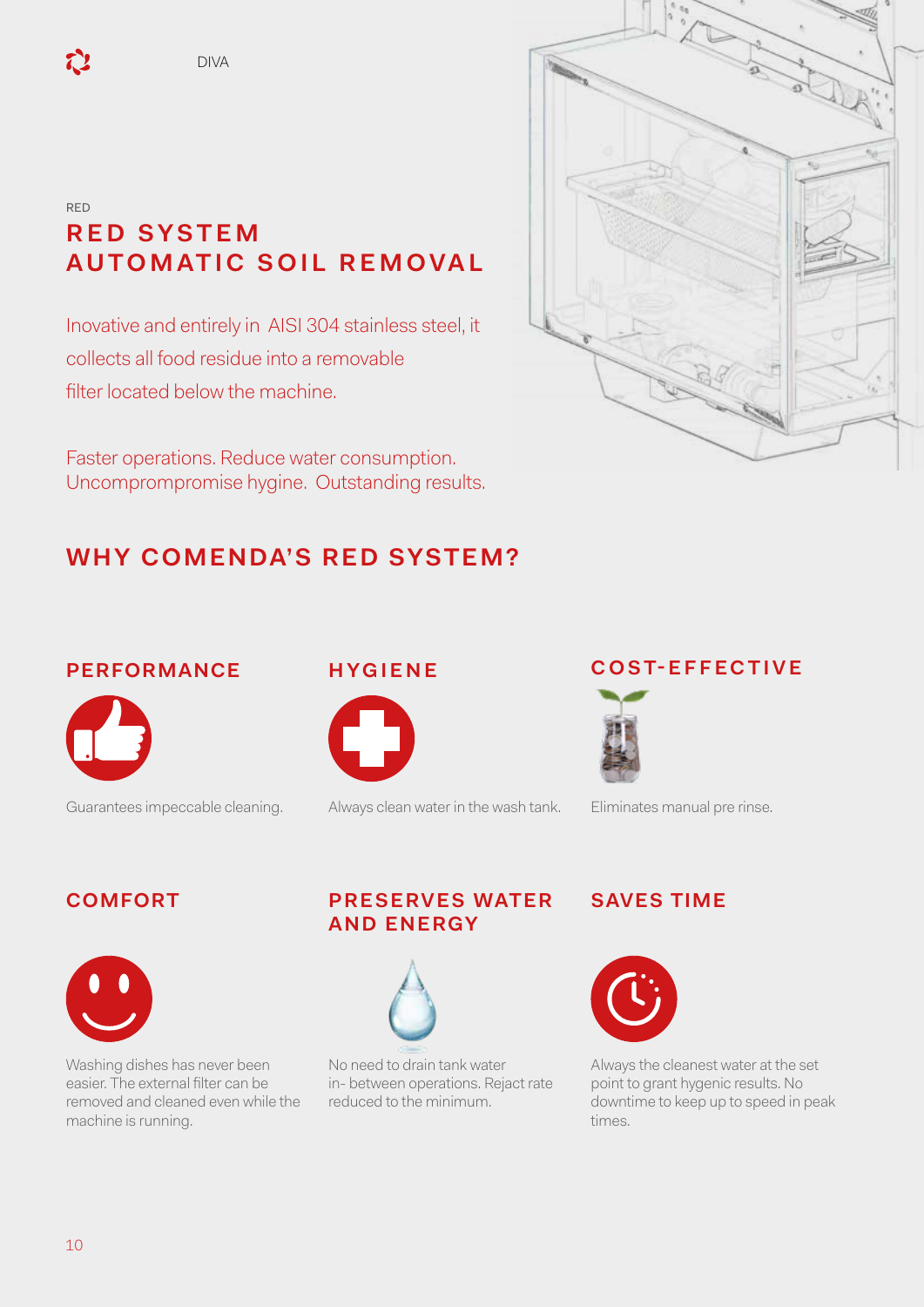# Multipurpose Washer DIVA

#### **DIMENSIONS**

|                  | <b>EXTERNAL</b><br><b>DIMENSIONS</b><br>(LxPxH mm) | <b>OVERALL SIZE</b><br>(LxPxH mm) | <b>CLEARANCE</b><br>(mm)        | <b>RACK SIZE</b><br>(mm) | <b>WEIGHT</b><br>(Kq) |  |
|------------------|----------------------------------------------------|-----------------------------------|---------------------------------|--------------------------|-----------------------|--|
| <b>DIVA</b>      | 900x780x1800                                       | 900x1240x2175<br>(AxDxF)          | 430 / 325<br>$(E1^{**} / E2^*)$ | 2 RACKS                  | 215 KG                |  |
| <b>DIVA PLUS</b> | (AxBxC)                                            |                                   | 905/430/325<br>(E***/E1**/E2*)  | 500X600 MM               |                       |  |







#### **TECHNICAL DATA**

|                  | <b>ELECTRICAL</b><br><b>SUPPLY</b><br>(V) | <b>OUTPUT</b><br>RACKS/H****<br>(racks/h) | <b>RINSE WATER</b><br><b>CONSUMPTION</b><br>(I/rack) | <b>TANK HEATER</b><br><b>ELEMENT</b><br>(kW) | <b>BOOSTER</b><br><b>HEATER ELE-</b><br><b>MENT</b><br>(kW) | <b>WASH PUMP</b><br>(kW) | <b>INSTALLED</b><br><b>LOAD</b><br>(kW) | <b>TANK SIZE</b><br>$($ l) |
|------------------|-------------------------------------------|-------------------------------------------|------------------------------------------------------|----------------------------------------------|-------------------------------------------------------------|--------------------------|-----------------------------------------|----------------------------|
| <b>DIVA</b>      | 400V/3N/50 Hz                             | 60                                        |                                                      | ৬                                            | 9                                                           | 1.5                      | 10,5                                    | 46                         |
| <b>DIVA PLUS</b> |                                           |                                           |                                                      |                                              |                                                             |                          |                                         |                            |



**Diva Plus Removable central arm: creating a wash chamber 905 mm clearance**



**Extractable control panel allows you to easily access the electrical panel**

\* Maximum passage height excluded: 325 mm Maximum passage height with Comenda polypropylene rack: 295 mm

\*\* Maximum passage height excluded: 430 mm Maximum passage height with Comenda polypropylene rack: 405 mm Maximum passage height with Comenda insert for baking pans: 425 mm

\*\*\* Maximum passage height excluded: 905 mm Maximum passage height with Comenda insert for baking pans: 900 mm

\*\*\*\* The theoretical output refers to the unit connected to 55 °C incoming water temperature and max total installed power.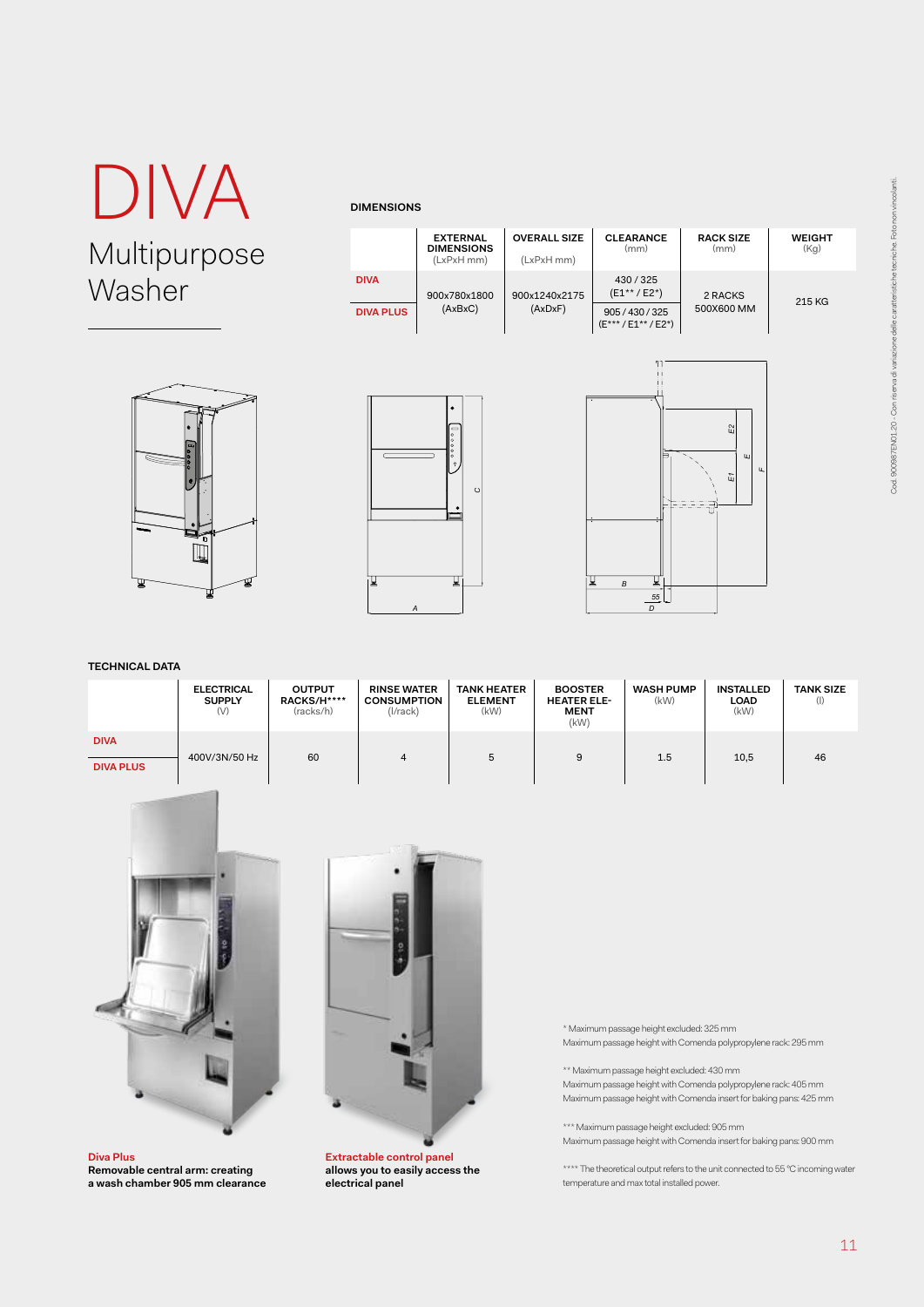REAL TIME SERVICE

# **READY TO RESPOND**

There's no time for downtime in your operation. That's why our products are designed to facilitate quick turnarounds and replacements.

By easing access to spare parts through our real time app, Comenda ensures rapid response and complete client service. For support, count on our extensive network of distributors and service providers who are ready to assist when you need us



Simply scan the QR code that features on all our machinery to gain 24/7 access to our service platform.



number

Model

## **02**

**01**

Tap into user manuals as well as detailed electrical and hydraulic schematics, and exploded views.





## **03**

Original spare parts can be easily ordered by clicking on the exploded view.

Machine spec sheets and CAD drawings are available online in the Comenda Library section at www.comenda.eu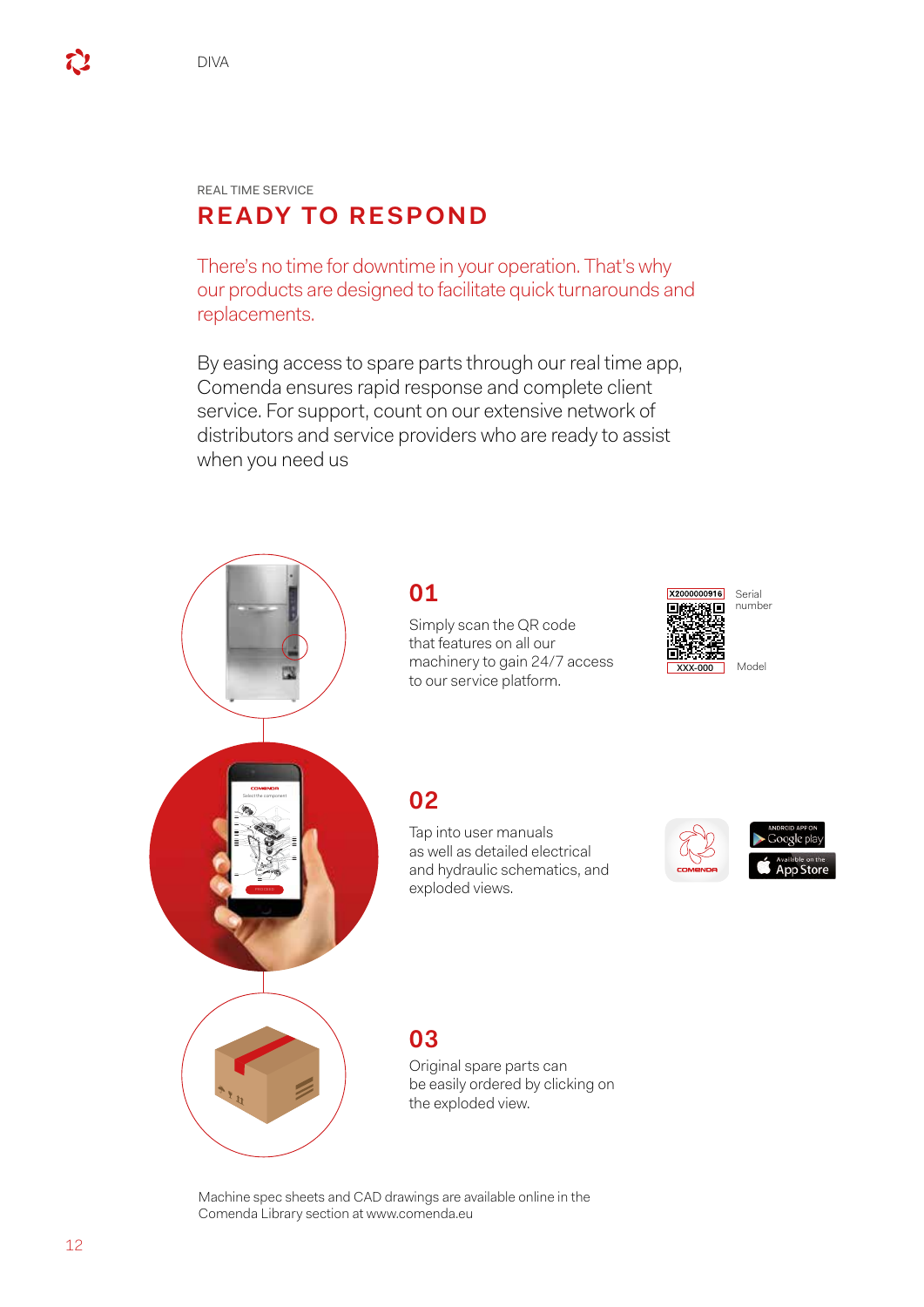#### **COMPANY**

# **COLL ABORATIVELY COMENDA**

Just as you are in the business of serving people, we're in the profession of serving you.

Our development since 1963 as a company has always championed exceptional performance, cost containment

and highly energy efficient design. Close, active consultation also ensures that we generate the perfect solution for our clients. That involves understanding the challenges our clients face on a daily basis and helping them to meet their objectives.

That's the Comenda difference and it carries on through our commitment to ongoing service and support.

We may be just one component of your overall success, but we always aim to be at the heart of your operation.



#### RESEARCH & DEVELOPMENT

# **A CONTINUOUS CYCLE OF IMPROVEMENT**

たなれ

We have a responsibility to push ourselves to improve. Every detail of Comenda equipment undergoes ongoing scrutiny, testing and refinement.

Through our Research & Development team and certified on- site lab we uphold rigorous scientific principles to develop proven solutions. We draw on the expertise of multidisciplinary engineers and steel industry professionals along with an extensive network of sales managers and distributors who clearly understand client challenges to ensure our equipment performs to the highest calibre.

Teamed with our ongoing customer consultation we can directly address specific issues. That approach may exceed common expectations in this industry, but it demonstrates our commitment to providing superior client service and a stronger overall relationship.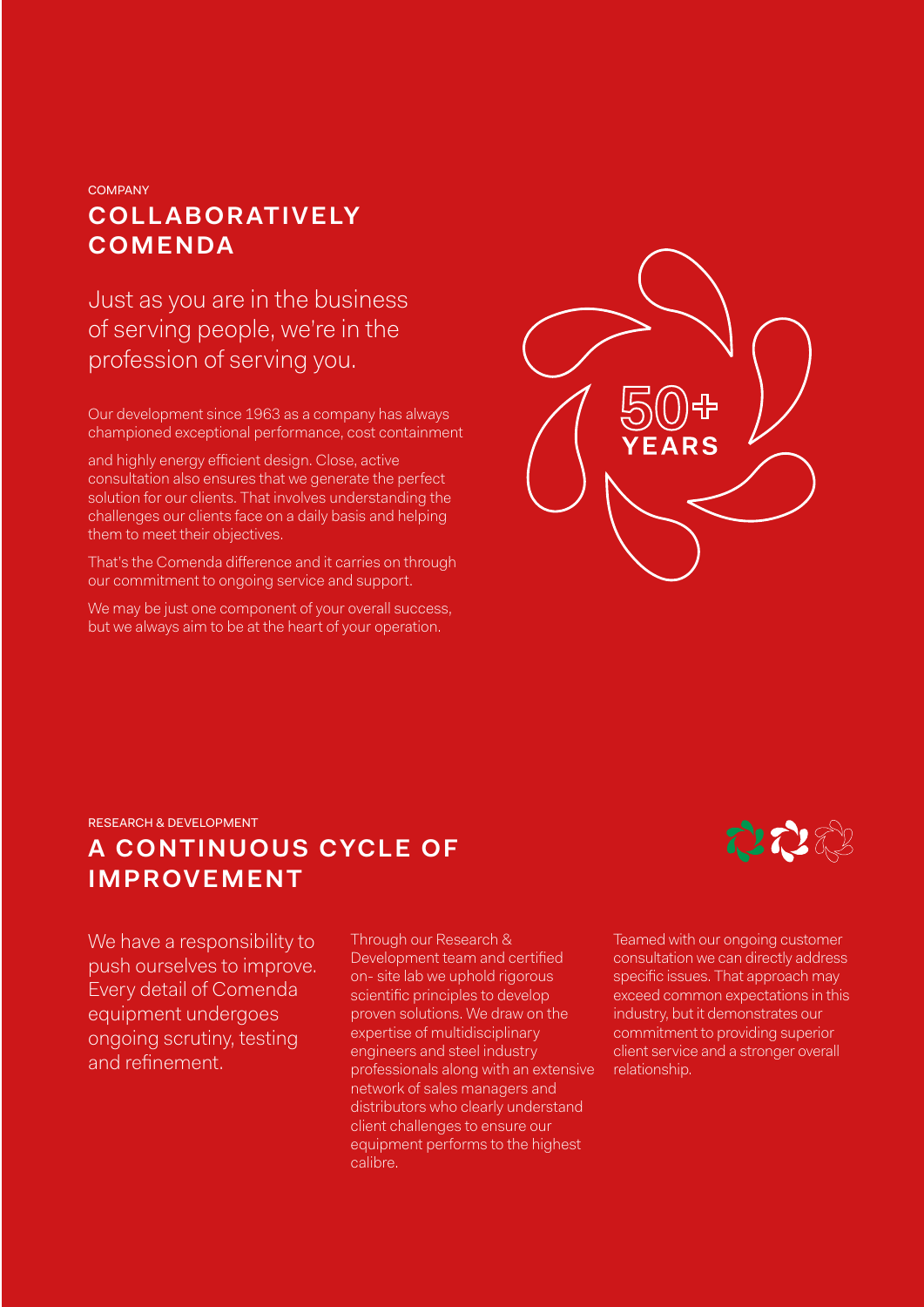#### **CONTACTS**

#### Comenda

Via Galileo Galilei 8 20060 Cassina de' Pecchi (MI) Italia T +39 02 952281

sales@comenda.eu<br>www.comenda.eu





Comenda complies with ISO9001 quality management system and ISO14001:2015 environmental management system.